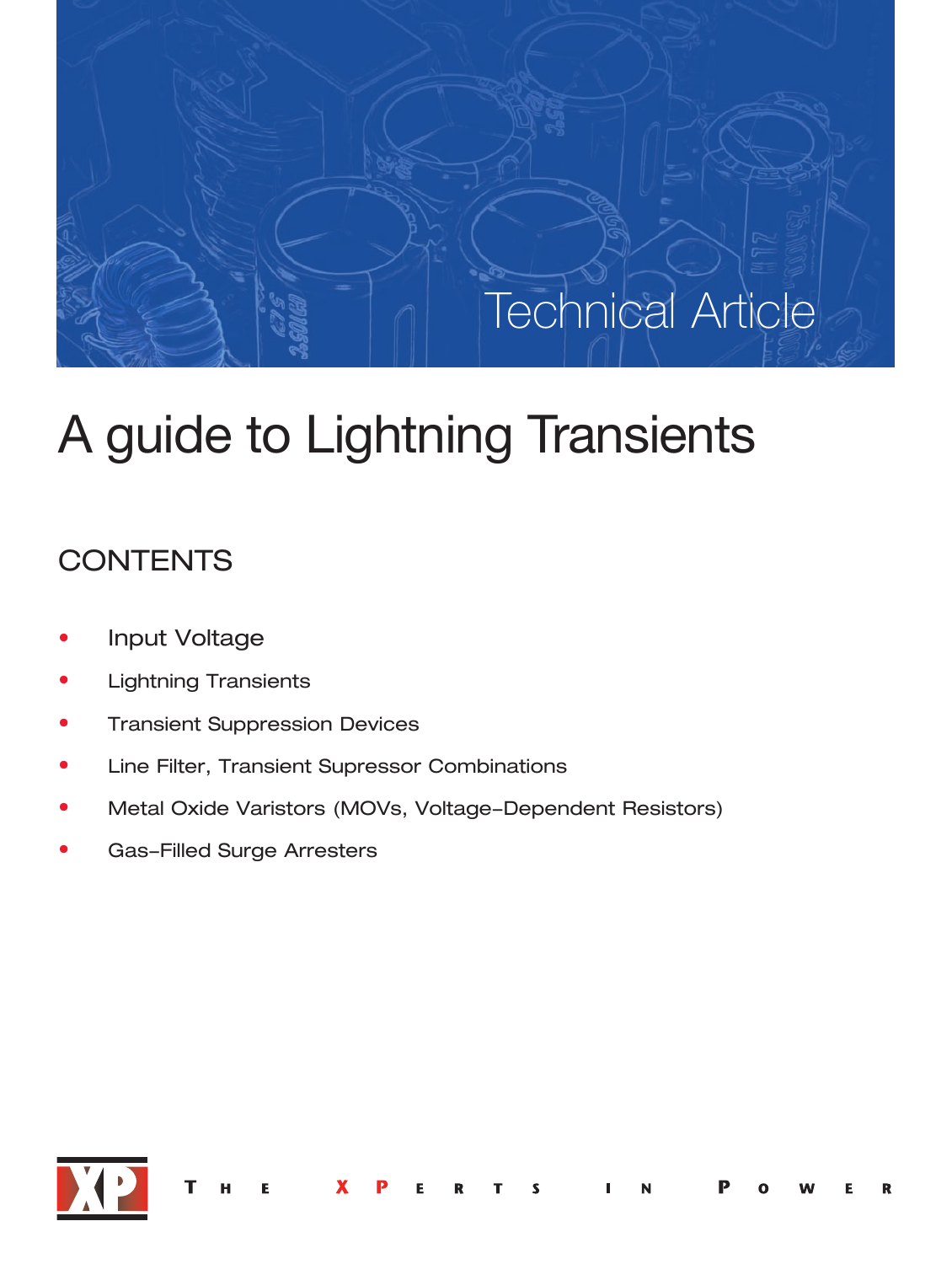### Lightning Transients

The major mechanisms by which lightning produces surge voltages are the following:

- A direct lightning strike to an external circuit (outdoor) injecting high currents producing voltages by either flowing through earth resistance or flowing through the impedance of the existing circuit.
- An indirect lightning strike (i.e. a strike between or within clouds or to nearby objects which produces electromagnetic fields) that induces voltages/currents on the conductors outside and/or inside a building.
- Lightning earth current flow resulting from nearby direct-to-earth discharges coupling into the common earth paths of the earthing system of the installation.

### Transient Suppression Devices

The ideal transient suppression device would be an open circuit at normal voltages, would conduct without delay at some slight voltage above normal, would not allow the voltage to increase during the clamping period, would handle unlimited currents and power, would revert back to an open circuit when the stress has gone, and would never wear out.

At the time this is written, there is no single transient suppression device that approaches this ideal for all the stress conditions. Hence, at present efficient transient protection requires the use of a number of devices, carefully selected to compliment each other and thus cover the full range of voltage and current stress conditions.

# Line Filter, Transient Suppressor Combinations

If inductors are used, it is expedient to provide additional filtering in the transient suppressor circuit at the same time. This will help to reject line-borne noise and filter out power supply generated noise. Also, the winding resistance and inductance can provide the necessary series impedance to limit transient current for efficient transient suppression. Consequently, transient suppression is often combined with the EMI noise filtering circuits typically required with switch mode power supplies.

## Metal Oxide Varistors (MOVs, Voltage-Dependant Resistors)

As the name implies, varistors (MOVs) display a voltage-dependant resistance characteristic. At voltages below the turnover voltage, these devices have high resistance and little circuit loading. When the terminal voltage exceeds the turnover voltage, the resistance decreases rapidly and increasing current flows in the shunt-connected varistor.

The major advantages of the varistor are its low cost and its relatively high transient energy absorption capability. The major disadvantages are progressive degradation of the device with repetitive stress and a relatively large slope resistance.

# Gas-Filled Surge Arresters

Much larger transient currents can be handled by the various gas-discharge suppressor devices. In such suppressors, two or more electrodes are accurately spaced within a sealed high pressure inert gas environment. When the striking voltage of the gas tube is exceeded, an ionized glow discharge is first developed between the electrodes. As the current increases, an arc discharge is produced, providing low impedance path between all internal electrodes.

When it strikes, the gas arrester effectively short circuits the supply, with only a small voltage being maintained across the electrodes. Because of the low internal dissipation in this mode, a relatively small device can carry currents of many thousand amperes. With this type of suppressor, protection is provided not so much by the energy dissipated within the device itself, but by the device's short circuit actions. This forces the transient energy to be dissipated in the series resistance of the supply line and filter.

A disadvantage of the gas arrester is it's relatively slow response to an overvoltage stress.